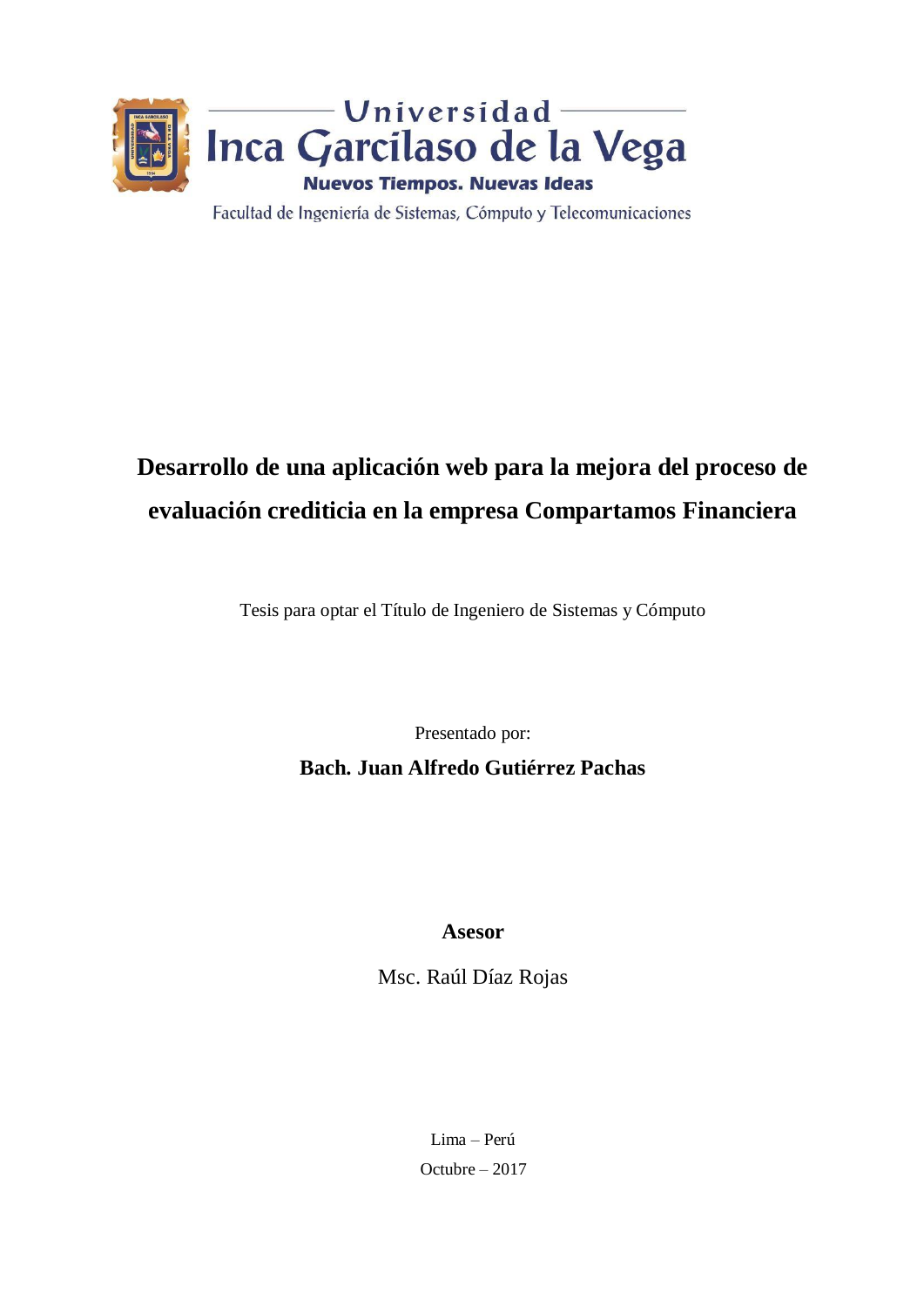## **RESUMEN**

"Compartamos Financiera SA", es una entidad bancaria que pertenece al rubro financiero, su cartera de clientes a incrementado, ocasionando con ello el incremento de solicitudes de crédito, así mismo, el proceso de aprobación crediticia es engorroso (debido a que disminuía la productividad y eficiencia en el área de finanzas*)* ya que el tiempo que demanda la verificación de los requisitos y expedientes deben ser verificados por diferentes instancias de la entidad financiera, más aún no cuentan con herramientas tecnológicas para optimizar los procesos de verificación y validación de los requisitos, este escenario trae como consecuencia que los tiempos de aprobación de los créditos tarden entre 2 y 3 semanas, ocasionando malestar en los clientes y la posterior del requerimiento crediticio. El presente trabajo de investigación desarrolla una aplicación web que permita agilizar los procesos evaluativos para lograr este propósito el aplicativo web evalúa dos criterios de evaluación, como: evaluación cuantitativa (ingreso y egresos económicos) y cualitativa (estado financiero del cliente), para determinar si un cliente accede o no a un tipo de crédito, asimismo permitiendo generar cronogramas de pagos y consultas precisas de las solicitudes evaluadas, permitiendo optimizar el tiempo y los recursos, cabe mencionar se podrá obtener información precisa para las próximas evaluaciones y decisiones financieras, para garantizar la mejora continua de dicha entidad. Como resultado del uso de esta aplicación, va optimizar gran parte del trabajo manual que se realiza a diario para diferentes procesos evaluativos, asimismo tiene como objetivo reducir los procesos administrativos en el área de finanzas, obteniendo información verídica y confiable, con el fin de que los responsables del negocio puedan acceder a la información.

Palabras claves: procesos crediticios, tipo de créditos, cronograma de pagos, evaluación cuantitativa, evaluación cualitativa, finanzas, bancos.